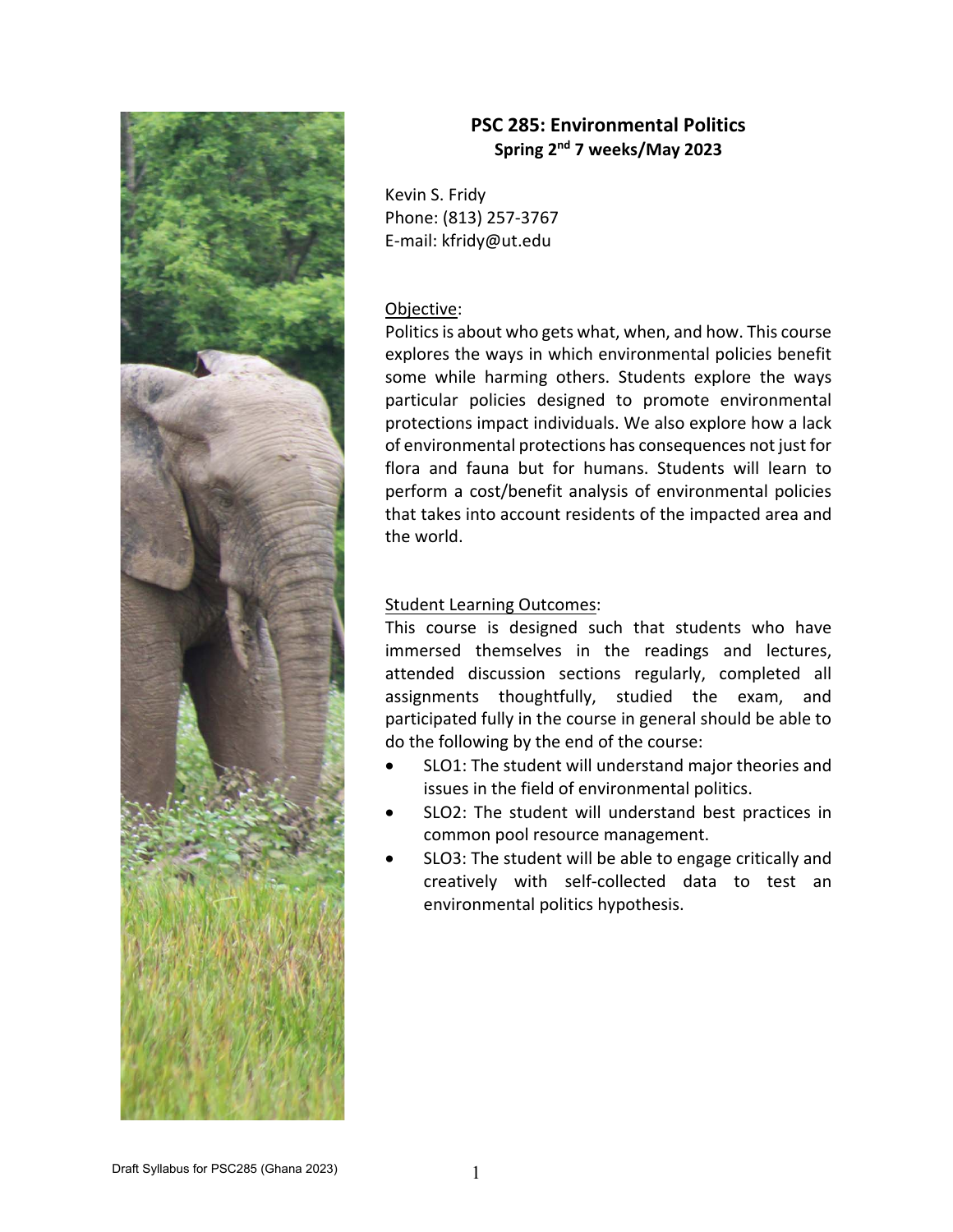## Requirements:

You will be evaluated in this class based on your performance on 4 assignments. These assignments, along with their relative weights, are as follows:

- Article Presentation (20%) During Weeks 9 and 10 we will explore a number of environmental issues important to Africa through academic articles. Each student is responsible for presenting a reading and leading a discussion around the reading. You will be evaluated based on clarity and thoroughness of presentation, thoughtfulness and engagement‐level of discussion, and active participation in the presentations of your peers. Articles are assigned in Week 7 and this assignment measures SLO1.
- Exam  $(30%)$  The exam covers all material from the readings, lectures, and in‐class discussions prior to the exam. Measures SLO1.
- Ostrom Book Review (20%) As a class we read Elinor Ostrom's Governing the Commons. Each student is required to write a short (1500 words or less) book review of Ostrom following the guidance of the "How to Write an Academic Book Review" flier available to you on Bb. This assignment measures SLO2.
- Travel Conservation Notebook (30%) Based on Ostrom's hypotheses about governance of the commons, we will critically reflect on how well commons we visit in Ghana are governed and how well our environmental sustainability projects contribute to environmental sustainability. Worksheets will be provided to guide this exploration. You should aim for accurate details, thorough descriptions, and linkages between observations and readings. In addition to these worksheets, your notebook will include a culminating essay on lessons learned about environmental sustainability in the developing world and an opportunity to reflect on your participation in the learning exercises. This assignment measures SLO3.

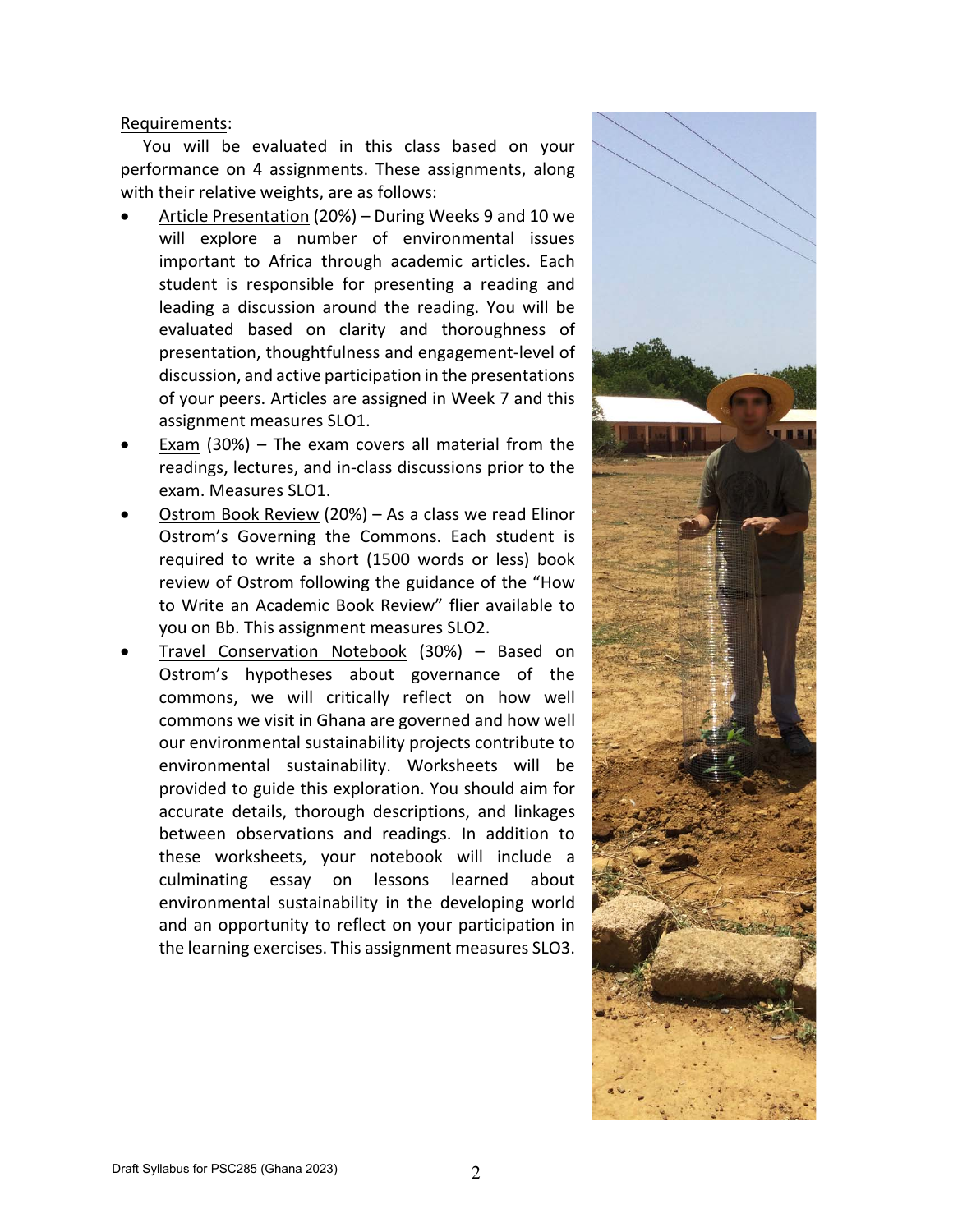

Important Due Dates: Article Presentation Weeks 9 or 10 Exam Monday 10 April Ostrom Book Review Wednesday 12 April Travel Conservation Notebook Saturday 20 May

Required Texts:

- Dobson, Andrew. *Environmental Politics: A Very Short Introduction*. ISBN: 9780199665570
- Ostrom, Elinor. *Governing the Commons*. ISBN: 9781107569782
- Articles or chapters available through UT Blackboard.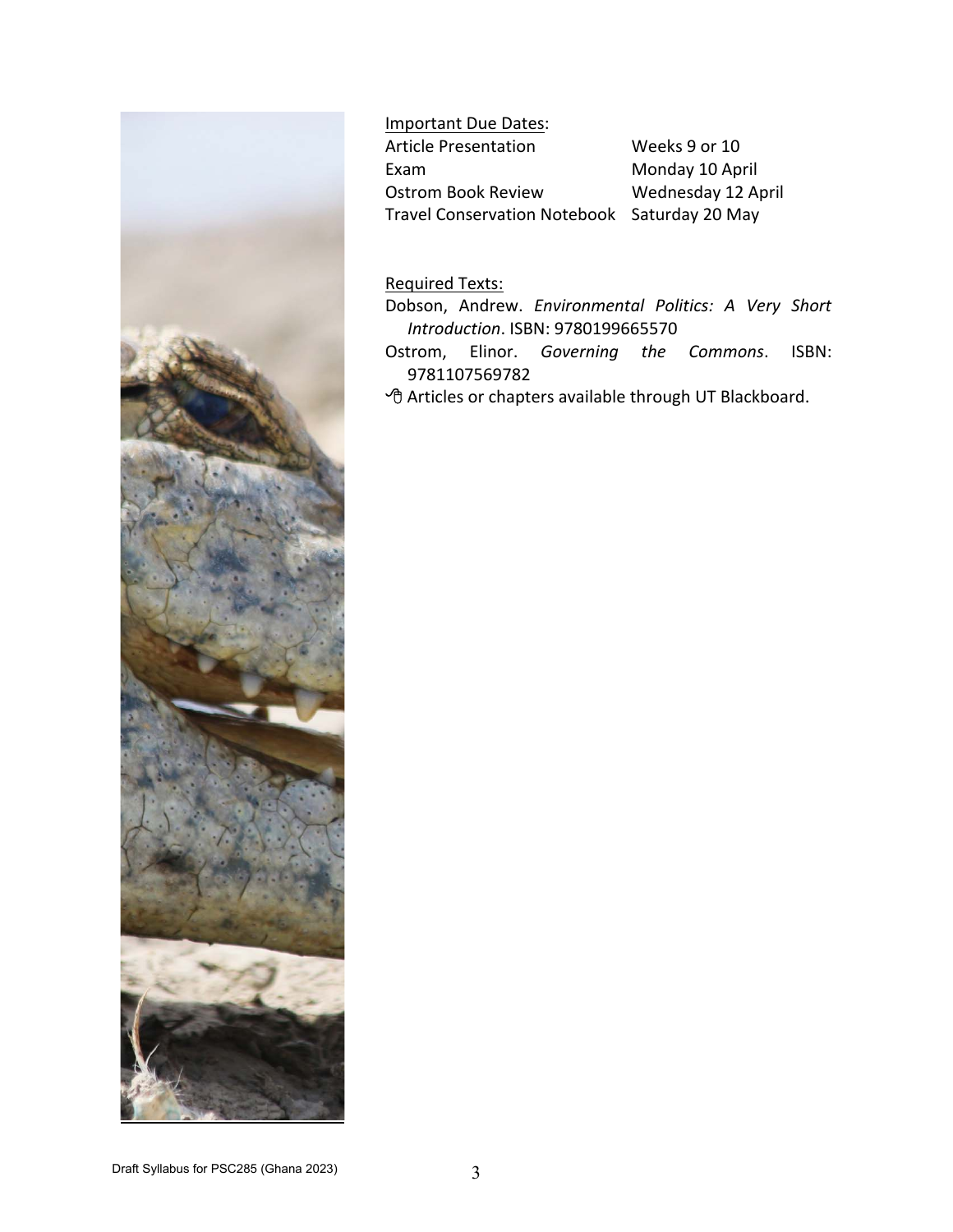#### **COURSE SCHEDULE**

The course schedule is subject to change at the professor's sole discretion. Any changes will be announced in class, via email, and/or via Blackboard.

## **\*\*\* Make sure you have a passport valid through 2023 prior to March 2023 \*\*\***

#### **\*\*\* Apply for Ghanaian Visa before Spring Break 2023 \*\*\***

#### **Week 7 (March 14 – 17)**

*Wednesday* Introduction to Environmental Politics Readings: *<sup>OD</sup>* Syllabus

### **Week 8 (March 20 – 24)**

- *Monday* What is Environmental Politics? Readings: <sup> $\Theta$ </sup> Brick, Philip. 2004. "The Greening of Political Science: Growth Pains and New Directions." *Perspectives on Politics* 2(2): 337-346; and <sup>*◆*</sup> Cronon, William. 1995. "The Trouble with Wilderness; or, Getting Back to the Wrong Nature." In *Uncommon Ground: Rethinking the Human Place in Nature*. New York, NY: WW Norton, 69–90.
- *Wednesday*  Big Issues, Actors, and Ideas in Environmental Politics Readings: **Dobson** chs 1, 2, and 3

#### **Week 9 (March 27 – 31)**

*Monday* African Issues: Deforestation and Soil Degradation

> Readings: <sup>*A*</sup> Rudel, Thomas K. 2013. "The National Determinants of Deforestation in Sub‐Saharan Africa." *Philosophical Transactions of the Royal Society B: Biological Sciences* 368(1625); and Koning, Niek, and Eric Smaling. 2005. "Environmental Crisis or 'Lie of the Land'? The Debate on Soil Degradation in Africa." *Land Use Policy* 22(1): 3–11.

*Wednesday*  African Issues: Air Pollution and Climate Change

> Readings: <sup>*A*</sup> Fisher, Samantha et al. 2021. "Air Pollution and Development in Africa: Impacts on Health, the Economy, and Human Capital." *The Lancet Planetary Health* 5(10): e681–88; and Favretto, Nicola et al. 2018. "Links between Climate Change Mitigation, Adaptation and Development in Land Policy and Ecosystem Restoration Projects: Lessons from South Africa." *Sustainability* 10(3): 779–97.

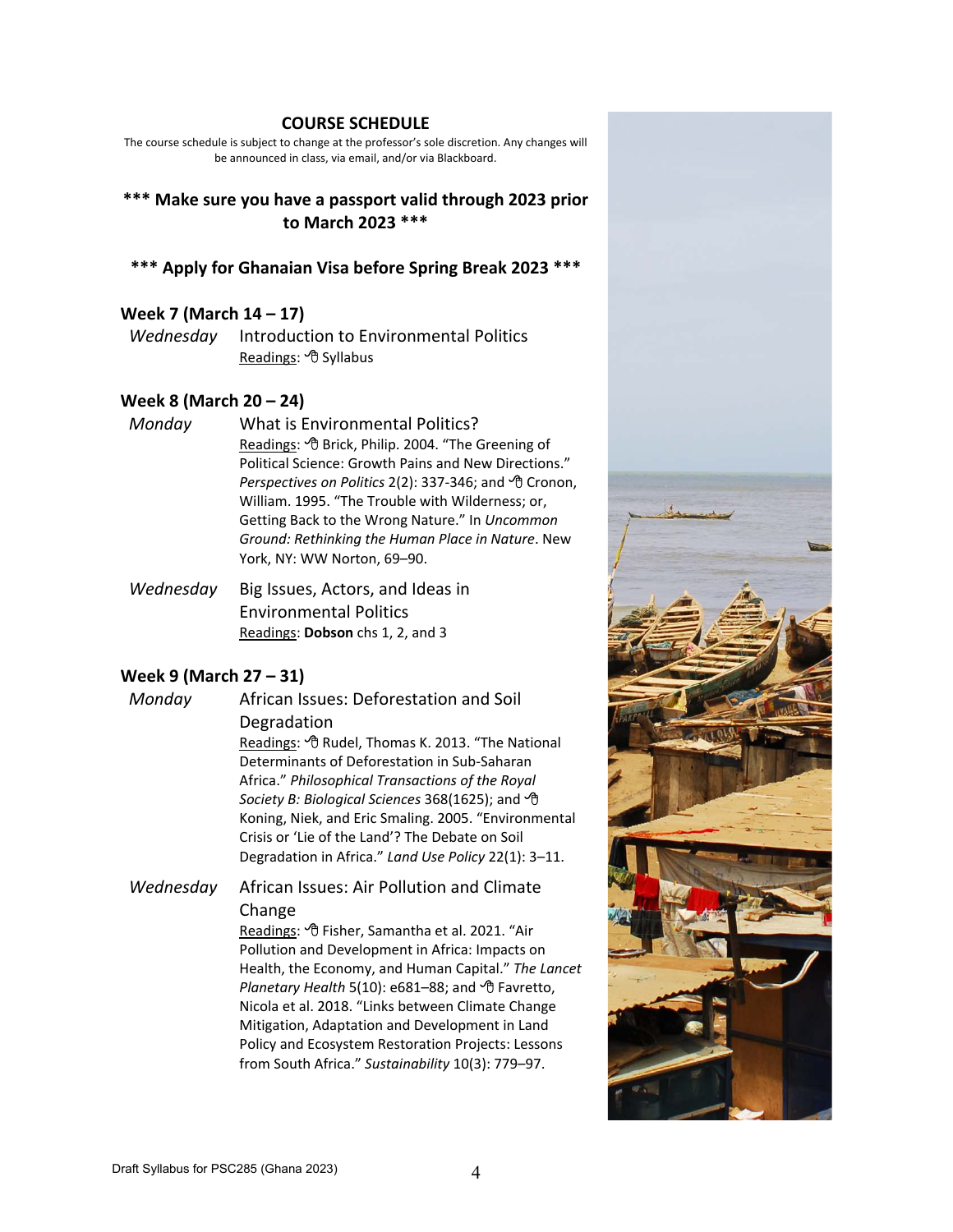

## **Week 10 (April 3 – 7)**

- *Monday*  African Issues: Water Scarcity and Plastic Pollution Readings: *<sup>®</sup>Regan, Patrick M. and Hyun Kim. 2020.* "Water Scarcity, Climate Adaptation, and Armed Conflict: Insights from Africa." *Regional Environmental Change* 20(4); and Lerner, Sharon. 2020. "As Africa Drowns in Garbage, the Plastics Business Keeps Booming." *The Intercept*. https://theintercept.com/2020/04/19/africa‐plastic‐ waste‐kenya‐ethiopia/.
- *Wednesday*  Big Issues, Actors, and Ideas in Environmental Politics Readings: **Dobson** chs 4 and 5

# **Week 11 (April 10 – 14)**

| Monday | <b>EXAM</b>                         |
|--------|-------------------------------------|
|        | Wednesday Ostrom and the Commons    |
|        | Readings: Ostrom                    |
|        | OSTROM BOOK REVIEW DUE BEFORE CLASS |

# **Week 12 (April 17 – 21)**

| Monday    | Meeting with alumni of UT Ghana Courses<br>for Q&A                                       |
|-----------|------------------------------------------------------------------------------------------|
| Wednesday | Zoom with our colleagues in Nabdam about<br><b>Environmental Sustainability Projects</b> |

# **Week 13 (April 24 – 28)**

| Monday    | Develop worksheet as a class to evaluate<br>protected lands on their sustainability   |
|-----------|---------------------------------------------------------------------------------------|
| Wednesday | Develop worksheet as a class to evaluate our<br>environmental sustainability projects |

# **Week 14 (May 1)**

*Monday* Travel logistics

# **\*\*\* TRAVEL COURSE NOTEBOOK due by 20 May \*\*\***